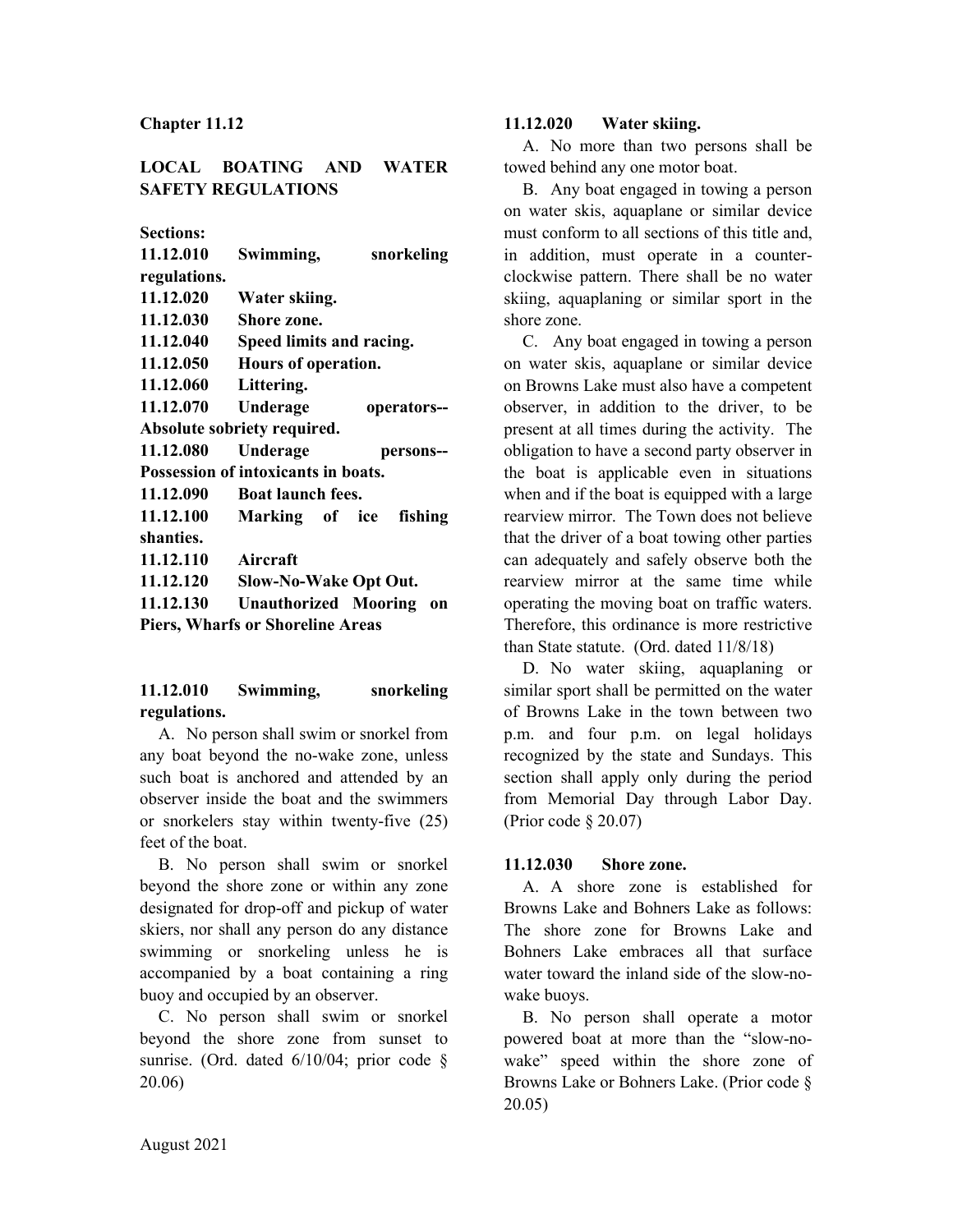### **11.12.040 Speed limits and racing.**

A. No person shall operate a motorboat on Browns Lake or Bohners Lake in a contest of speed or maneuverability unless such contest or competition is authorized by the town.

B. No person shall operate any boat powered by an engine, or any other boat in or upon the waters of Browns Lake at a speed in excess of fifty (50) miles per hour between the hours of ten a.m. and sunset on any day of the week or upon the waters of Bohners Lake at a speed in excess of forty (40) miles per hour between the hours of ten a.m. and seven p.m. on any day of the week.

C. The speed limits set forth in subsection B of this section shall not apply to police patrol boats in situations involving emergencies, or while engaged in law enforcement, or to boats participating in a duly authorized race, regatta or water ski meet duly authorized by permit while operating in the designated area authorized by the permit nor to water safety patrol boats in situations involving emergencies.

D. All motorboats being operated in excess of slow-no-wake speed, must be operated in a counter-clockwise direction on Bohners Lake around the perimeter of the lake. (Ord. dated 6/26/97: prior code § 20.08)

### **11.12.050 Hours of operation.**

A. No person shall operate any motorboat upon the waters of Bohners Lake in the town between seven p.m. and ten a.m. on any day of the week at more than slowno-wake speed.

B. No person shall operate any motorboat upon the waters of Browns Lake in the town between sunset and ten a.m. on any day of the week at more than slow-nowake speed. (Prior code § 20.09)

### **11.12.060 Littering.**

No person shall leave, deposit, place or throw in the waterways, ice, shores of waterways or upon any other public or private property adjacent to waterways, any cans, bottles, debris, refuse or other solid waste material of any kind. Leaves, lawn clippings, and other yard waste, shall not be intentionally deposited in the lake. (Prior code § 20.10)

## **11.12.070 Underage operators-- Absolute sobriety required.**

A. If a person has not attained the age of twenty-one (21), the person may not drive or operate a motor boat while he or she has a blood alcohol concentration of more than 0.0 percent but not more than 0.1 percent by weight of alcohol in the person's blood or more than 0.0 grams but not more than 0.1 grams of alcohol in two hundred ten (210) liters of that person's breath.

B. In this section:

1. "Drive" means the exercise of physical control over the speed and direction of a motor boat while it is in motion.

2. "Operate" means the physical manipulation or activation of any of the controls of a motor boat necessary to put it in motion. (Ord. dated 5/14/90: prior code §  $20.03(1)$ 

### **11.12.080 Underage persons-- Possession of intoxicants in boats.**

No "underaged person," as that term is defined in Section 125.02(20)(m) of the Wisconsin Statutes, may knowingly possess, transport, or have under his or her control, any alcohol beverage in any boat unless the person is employed by a brewer, an alcohol beverage licensee, wholesaler, retailer, distributor, manufacturer or rectifier and is possessing, transporting or having such beverage in a boat under his or her control during his or her working hours and in the course of employment, as provided under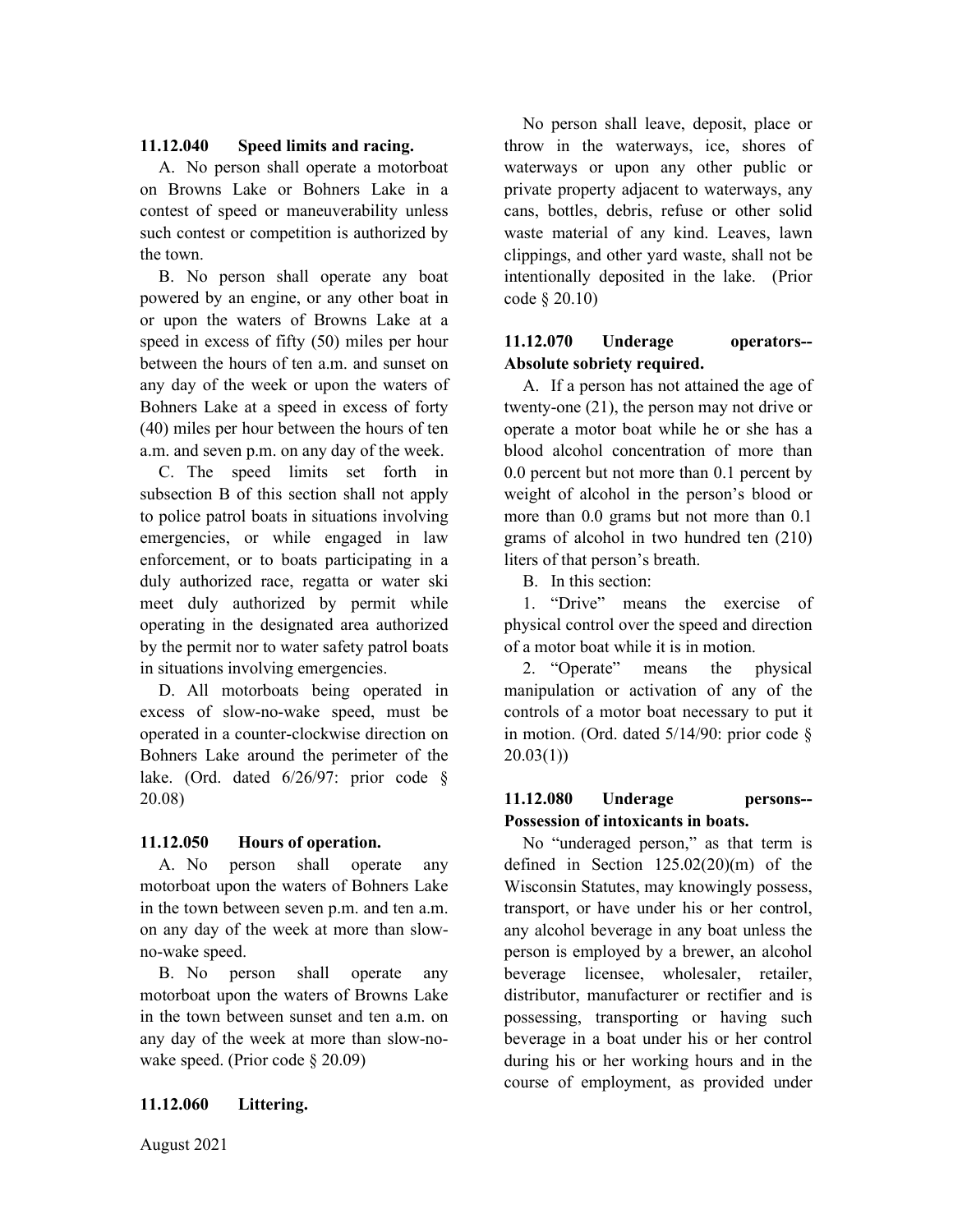Section 125.07(4)(b)(m), Wis. Stats. (Ord. dated 6/11/90: prior code § 20.03(2))

# **11.12.090 Boat launch fees.**

A. Any person, firm or corporation launching a boat at the public boat launch on Bohners Lake shall pay a fee, as established below:

| 1. | Daily launch fees:     |         |
|----|------------------------|---------|
| a. | Boats less than twenty |         |
|    | $(20)$ feet:           | \$4.00  |
| b. | Boats twenty (20)      |         |
|    | feet or greater:       | \$7.00  |
| 2. | Annual fees:           |         |
| a. | Boats less than twenty |         |
|    | $(20)$ feet:           | \$40.00 |
| b. | Boats twenty (20)      |         |
|    | feet or greater:       | \$70.00 |
|    |                        |         |

B. Residents of the Bohners Lake sanitary district shall be exempt from the launch fee requirements provided that a launch sticker is placed on the boat trailer winch upright beam in plain view. If the sticker is not placed in plain view, residents shall be subject to the above fees, or any penalty for failure to pay the same.

C. Any person who shall violate the provisions of this ordinance shall be subject to a fine of fifty dollars (\$50.00) plus court costs.

D. The revenues from the launch fees shall be distributed eighty (80) percent to the Bohners Lake sanitary district and twenty (20) percent to the town. In lieu of actual transfer of monies, the Town shall pay for a year-round portable toilet at the Lagoon boat launch. (Ord. dated 5/14/15)

E. The town shall install and maintain a secured collection box at the public launch to accept the daily fees, shall place the fee structure and fine schedule in a prominent place at the public launch, and shall provide envelopes for payment with a receipt for placement on a vehicle dashboard. In addition, the township shall provide annual

fee launch stickers and Bohners Lake sanitary district resident stickers at the Town Hall.

F. The town police department shall collect the launch fee revenues at the end of each day during regular boating season. The moneys shall be turned over to the town clerk for deposit. (Ord. dated 10/8/98: prior code § 20.30)

# **11.12.100 Marking of ice fishing shanties.**

Every ice fishing shanty left standing unattended after sunset on the ice of Browns Lake or Bohners Lake shall be marked by red or orange reflectorized paint at least four inches wide and applied in a continuous strip on all sides not less than two feet nor more than four feet above the level of the ice. (Prior code § 20.13)

# **11.12.110 Aircraft.**

A. Aircraft operating on the surface of any lake in the town shall be subject to all provisions of this title which apply to motor boats.

B. No person shall take off in an airplane from the waters of any lake in the town between eleven a.m. and four p.m. on any Sunday from May 1st to October 1st of each year or on Memorial Day, the Fourth of July or Labor Day. (Prior code § 20.16)

# **11.12.120 Slow-No-Wake Opt Out.**

Wisconsin State Statute 30.66(3)(ag)(1) provides for a slow-no-wake zone within 100 feet of the shoreline of any lake. The Town of Burlington currently establishes its slow-no-wake zone at 150 feet from the shoreline of any lake. Therefore, the Town of Burlington does hereby opt out of said section pursuant to Wisconsin State Statute 30.66(3)(ag)(2).